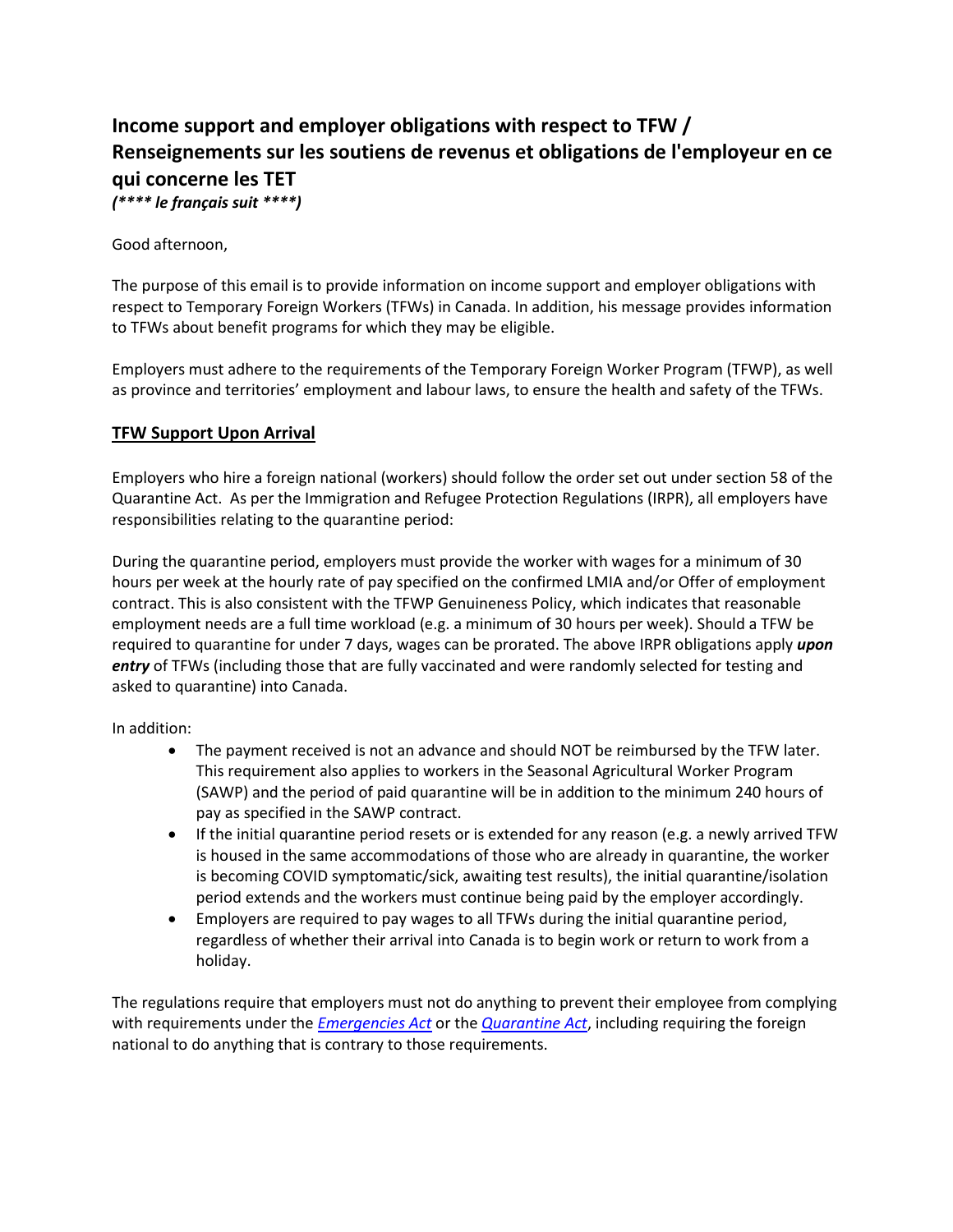# **TFW Support Post-Arrival**

Throughout the mandatory initial quarantine, employers are obligated to ensure that TFWs have access to essential necessities, in accordance with the regulations within the IRPR. Employers must also ensure transportation that meets Public Health Agency of Canada and local Public Health guidelines. A detailed list of [the](https://travel.gc.ca/travel-covid/travel-restrictions/isolation#quarantine)se measures can be found by visiting the [travel.gc.ca](https://travel.gc.ca/travel-covid/travel-restrictions/isolation#quarantine) website.

- Quarantine obligations require that workers go directly to their place of quarantine upon arrival in Canada, which includes not stopping to purchase food or any supplies.
- Some workers may not have access to food delivery, due to the location of their accommodations, access to internet, credit card, etc. Therefore, many workers coming into Canada will require assistance in arranging for food, medicine, and/or basic supplies.
- As stated within IRPR and the policy for the Temporary Foreign Worker Program, employers must not prevent or inhibit workers from meeting their obligations under the *Quarantine Act* in any way.
- The employer must not deny assistance, if the foreign worker needs the assistance of the employer to access the necessities of life. The worker cannot leave quarantine and therefore must be given assistance in obtaining food and other basic survival items.
- Employers are expected to ensure that the TFW has access to the essentials without inflated prices or surcharges. Food provided should be fresh, of good quality and is responsive to the workers' requests.
- Employers are expected to facilitate this as required, but are not expected to pay for it.
- Costs for food, medication, basic supplies, or other necessities could be paid by the worker upon delivery, or through a payment plan. Any plan to cover costs should be mutually agreed upon between the employee and employer, ideally in writing.
- For workers under the Seasonal Agricultural Worker Program (SAWP), typical employment contracts provisions remain in place, which allow for workers to elect to cook their own meals or arrange for the employer to provide meals at the worker's cost

## Government of Canada Income Supports

Should a TFW become ill at any time following the initial quarantine period, they may be eligible for other government sickness benefits, such as the [Canada Recovery Sickness Benefit](https://www.canada.ca/en/revenue-agency/services/benefits/recovery-sickness-benefit.html) or El Sickness [Benefits.](https://www.canada.ca/en/services/benefits/ei/ei-sickness.html) **Note**: a worker would have to apply for these benefits and would be assessed according to the eligibility criteria for each benefit through the application process.

Additionally, TFWs may be eligible for individual supports through Canada's COVID-19 Economic Response Plan [\(COVID-19 benefits and services -](https://www.canada.ca/en/services/benefits/covid19-emergency-benefits.html) Canada.ca) which is a plan comprised of a suite of benefit programs designed to provide an economic relief to workers and businesses directly affected by the COVID-19 pandemic. **Note:** TFWs may only apply for these benefits following their initial isolation/quarantine period, following the end of their initial isolation/quarantine period and after they have begun working.

## *Canada Recovery Sickness Benefit (CRSB)*

Specifically, the Canada Recovery Sickness Benefit (CRSB) provides \$500 (\$450 after taxes withheld) per week for up to a maximum of six weeks, for workers who:

- are unable to work for at least 50% of the week because they contracted COVID-19;
- are self-isolated for reasons related to COVID-19; and,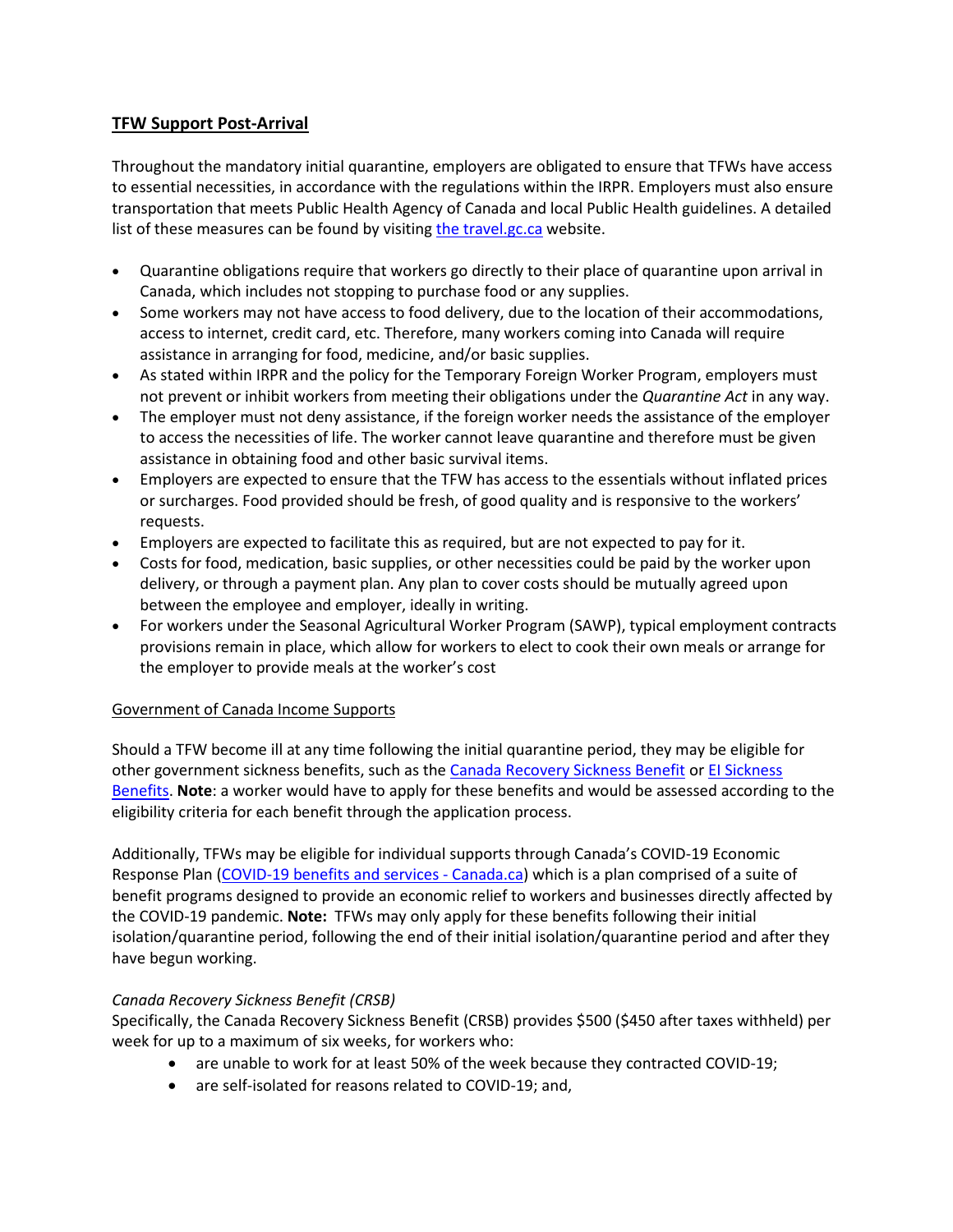- have underlying conditions, are undergoing treatments or have contracted other sicknesses that, in the opinion of a medical practitioner, nurse practitioner, person in authority, government or public health authority, would make them more susceptible to COVID-19.
- Have a valid Social Insurance Number (SIN)

The CRSB does not renew automatically. If the situation continues, a worker must apply for another eligibility period separately. A worker may apply for any eligible 1-week period for up to 60 days after that period has ended.

- A worker can apply for a maximum of 6 weeks between September 27, 2020 and May 7, 2022 (the 6 weeks **do not** have to be taken consecutively).
- A worker cannot apply retroactively for periods that are closed.
- If a worker becomes sick or has to self-isolate due to COVID-19 part way through a period, it can only apply for the period if the worker missed more than 50% of that work week.
- If the worker misses less than that, the worker will need to wait to apply for the next eligibility period.
- The benefit is available *between September 27, 2020 and May 7, 2022*.
- A worker can no longer receive CRSB payments after it has reached the maximum of 6 periods.
- Eligibility **cannot** be extended, even if the worker is sick or self-isolating due to COVID-19 for more than 6 periods or becomes sick or is self-isolating due to COVID-19 again between September 27, 2020 and May 7, 2022.

Individuals are *not* eligible for the benefit if *they have applied* for *or received* any of the following for the same period:

- Canada Recovery Benefit (CRB)
- Canada Recovery Caregiving Benefit (CRCB)
- Canada Worker Lockdown Benefit (CWLB)
- Employment Insurance (EI) benefits
- Québec Parental Insurance Plan (QPIP) benefits
- Short-term disability benefits

As stated above, this benefit is available *until May 7, 2022*, after which, workers may be eligible for EI sickness benefits should they become ill or are required to Quarantine.

Please visit the [CRSB webpage](https://www.canada.ca/en/revenue-agency/services/benefits/recovery-sickness-benefit/crsb-who-apply.html) for more details on eligibility.

## Federal and provincial and territorial benefits

Finally, in addition to the federal options included above, workers and employers are encouraged to explore the range of provincial and territorial benefits that may be available to them (e.g. workers compensation; private medical insurance etc.). Should you have any questions, we invite you to contact the Temporary Foreign Worker Program at the following address: EDSC.DGCE.TET-TFW.SEB.ESDC@hrsdc-rhdcc.gc.ca.

Thank you in advance for your collaboration and understanding.

The Temporary Foreign Worker Program Employment and Social Development Canada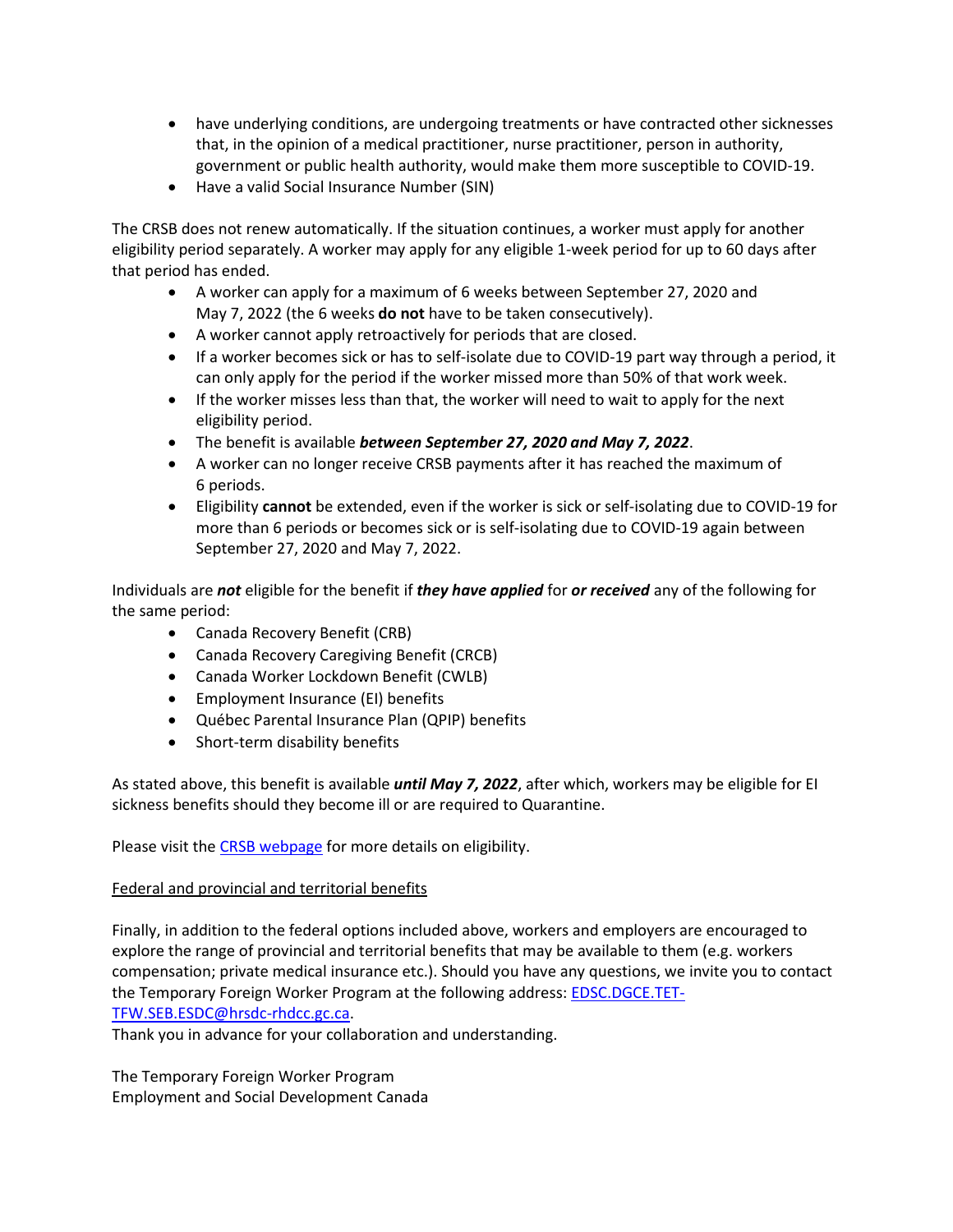Bonjour,

Le présent courriel a pour but de fournir des renseignements sur le soutien du revenu et les obligations de l'employeur en ce qui concerne les travailleurs étrangers temporaires (TET) au Canada. De plus, ce message fournit des renseignements aux TET sur les programmes de prestations auxquels ils peuvent être admissibles.

Les employeurs doivent se conformer aux exigences du Programme des travailleurs étrangers temporaires (PTET), ainsi qu'aux lois provinciales et territoriales sur l'emploi et le travail, afin d'assurer la santé et la sécurité des TET qu'ils emploient.

## **Soutien aux TET à leur arrivée**

Les employeurs qui embauchent un ressortissant étranger (travailleurs) doivent suivre l'ordre établi à l'article 58 de la Loi sur la quarantaine. Conformément au Règlement sur l'immigration et la protection des réfugiés (RIPR), tous les employeurs ont des responsabilités relatives à la période de quarantaine.

Pendant la période de quarantaine, les employeurs doivent fournir au travailleur un salaire pour un minimum de 30 heures par semaine au taux horaire de rémunération spécifié dans l'EIMT et/ou l'offre d'emploi. Cela est également conforme à la politique d'authenticité du PTET, qui indique que les besoins raisonnables en matière d'emploi sont une charge de travail à temps plein (p. ex. un minimum de 30 heures par semaine). Si un TET doit être mis en quarantaine pendant moins de 7 jours, le salaire peut être calculé au prorata. Les obligations susmentionnées du RIPR s'appliquent à l'entrée des TET (y compris ceux qui sont entièrement vaccinés et qui ont été choisis au hasard pour subir des tests et à qui on a demandé de se mettre en quarantaine) au Canada.

En outre :

- Le paiement reçu n'est pas une avance et n'a pas à être remboursé par le TET par la suite. Cette exigence s'applique également aux travailleurs du Programme des travailleurs agricoles saisonniers (PTAS) et la période de quarantaine rémunérée s'ajoutera au minimum de 240 heures de salaire tel que spécifié dans le contrat du PTAS.
- Si la période de quarantaine initiale est rétablie ou prolongée pour quelque raison que ce soit (par exemple, un TET nouvellement arrivé est logé dans le même logement que ceux qui sont déjà en quarantaine, le travailleur devient symptomatique/ malade du COVID, il attend les résultats des tests), la période de quarantaine/isolement initiale est prolongée et les travailleurs doivent continuer à être payés par l'employeur en conséquence.
- Les employeurs sont tenus de verser un salaire à tous les TET pendant la période de quarantaine initiale, que leur arrivée au Canada soit pour commencer à travailler ou pour retourner au travail après un congé.

Selon le règlement, les employeurs ne doivent rien faire pour empêcher leur employé de se conformer aux exigences de [la Loi sur les mesures d'urgence](https://laws-lois.justice.gc.ca/fra/lois/e-4.5/index.html) ou de [la Loi sur la mise en quarantaine,](https://laws-lois.justice.gc.ca/fra/lois/q-1.1/index.html) y compris exiger de l'étranger qu'il fasse quoi que ce soit qui soit contraire à ces exigences.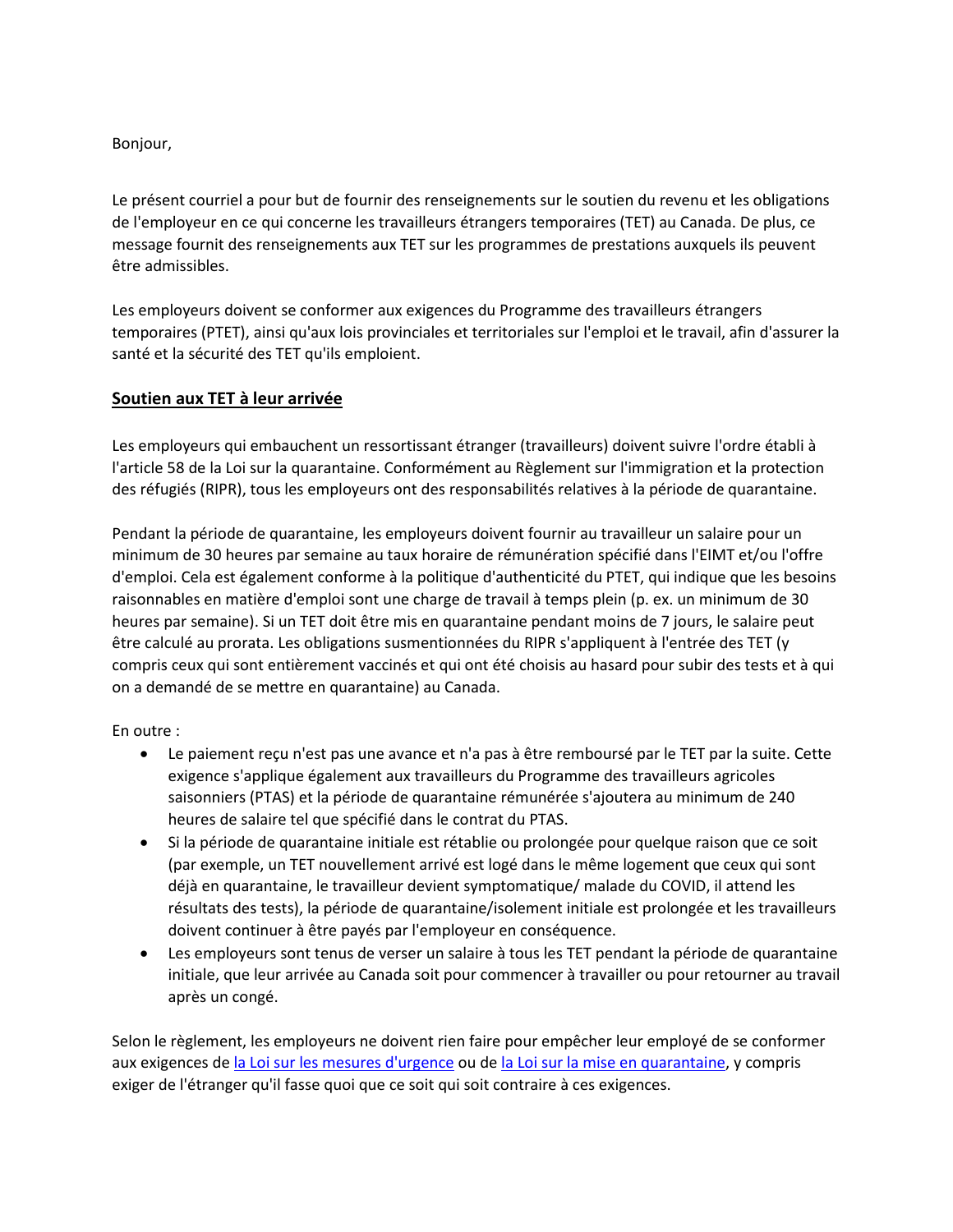# **Soutien aux TET après leur arrivée**

Tout au long de la quarantaine initiale obligatoire, les employeurs sont tenus de veiller à ce que les TET aient accès aux produits de première nécessité, conformément aux règlements du RIPR. Les employeurs doivent également assurer un transport conforme aux lignes directrices de l'Agence de la santé publique du Canada et de la santé publique locale. Une liste détaillée de ces mesures peut être consultée sur le site Web [voyage.gc.ca.](https://voyage.gc.ca/voyage-covid/voyage-restrictions/isolement?_ga=2.191872618.11906525.1643388261-544951783.1640296645)

- Les obligations en matière de quarantaine exigent que les travailleurs se rendent directement à leur lieu de quarantaine à leur arrivée au Canada, ce qui inclut de ne pas s'arrêter pour acheter de la nourriture ou des fournitures.
- Certains travailleurs peuvent ne pas avoir accès à la livraison de nourriture, en raison de l'emplacement de leur logement, de l'accès à Internet, de leur carte de crédit, etc. Par conséquent, de nombreux travailleurs arrivant au Canada auront besoin d'aide pour se procurer de la nourriture, des médicaments et/ou des fournitures de base.
- Comme le stipulent le RIPR et la politique du Programme des travailleurs étrangers temporaires, les employeurs ne doivent pas empêcher les travailleurs de remplir leurs obligations en vertu de la Loi sur la quarantaine.
- L'employeur ne doit pas refuser de l'aide, si le travailleur étranger a besoin de l'aide de l'employeur pour accéder aux nécessités de la vie. Cela inclut les cas où l'absence d'une telle assistance obligerait le travailleur à quitter la quarantaine pour obtenir de la nourriture et d'autres articles de survie de base.
- Les employeurs sont tenus de veiller à ce que les travailleurs étrangers aient accès aux produits essentiels sans prix excessifs ni suppléments. La nourriture fournie doit être fraîche, de bonne qualité et répondre aux demandes des travailleurs.
- Les employeurs sont censés faciliter les choses, le cas échéant, mais ne sont pas censés les payer.
- Les coûts de la nourriture, des médicaments, des fournitures de base ou d'autres produits de première nécessité peuvent être payés par le travailleur à la livraison ou par le biais d'un plan de paiement. Tout plan de couverture des coûts doit faire l'objet d'un accord mutuel entre l'employé et l'employeur, idéalement par écrit.
- Pour les travailleurs relevant du Programme des travailleurs agricoles saisonniers (PTAS), les dispositions habituelles des contrats de travail restent en vigueur, ce qui permet aux travailleurs de choisir de préparer leurs propres repas ou de demander à l'employeur de leur fournir des repas à leurs frais.

## Soutien du revenu du gouvernement du Canada

Si un TET tombe malade à n'importe quel moment après la période de quarantaine initiale, il peut être admissible à d'autres prestations de maladie du gouvernement, comme la prestation de maladie du [Canada](https://www.canada.ca/fr/agence-revenu/services/prestations/prestation-maladie-relance-economique.html) pour le rétablissement ou [les prestations de maladie de l'AE.](https://www.canada.ca/fr/services/prestations/ae/assurance-emploi-maladie.html) Remarque : le travailleur devra faire une demande pour ces prestations et sera évalué selon les critères d'admissibilité de chaque prestation au cours du processus de demande.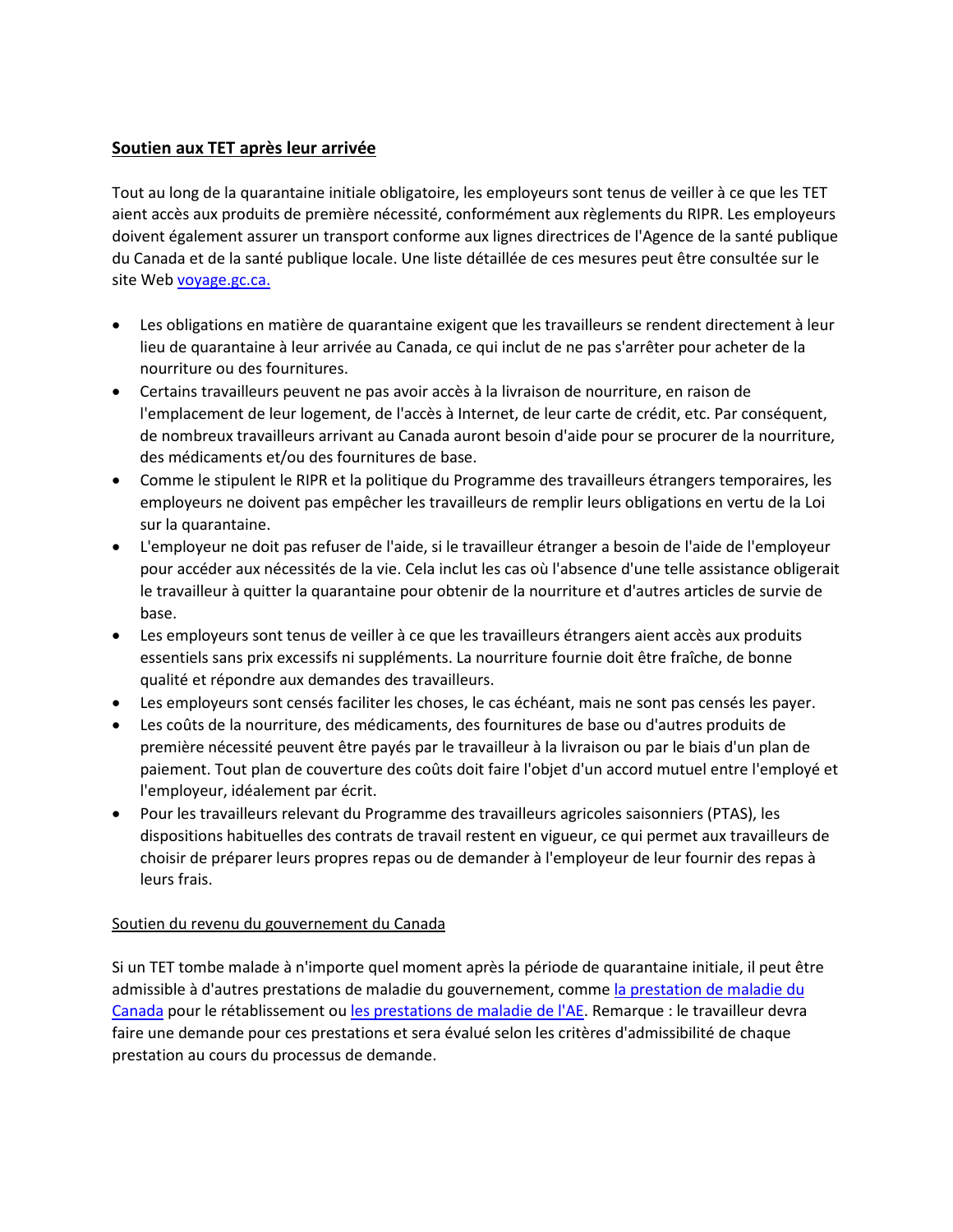De plus, les TET peuvent être admissibles à des mesures de soutien individuelles par l'entremise du Plan d'intervention économique COVID-19 du Canada [\(prestations et services COVID-19 -](https://www.canada.ca/fr/ministere-finances/plan-intervention-economique.html) Canada.ca), qui est un plan composé d'une série de programmes de prestations conçus pour offrir une aide économique aux travailleurs et aux entreprises directement touchés par la pandémie de COVID-19. Remarque : Les TET ne peuvent demander ces prestations qu'après leur période initiale d'isolement/quarantaine, après qu'ils ont déjà commencé à travailler.

# Prestation de maladie pour le rétablissement du Canada (PMRC)

Plus précisément, la prestation de maladie pour le rétablissement du Canada (PMRC) fournit 500 \$ (450 \$ après retenue d'impôt) par semaine pendant un maximum de six semaines aux travailleurs qui

- sont incapables de travailler pendant au moins 50 % de la semaine parce qu'ils ont contracté le COVID-19 ;
- sont auto-isolés pour des raisons liées au COVID-19 ; et,
- ont des conditions sous-jacentes, suivent des traitements ou ont contracté d'autres maladies qui, de l'avis d'un médecin, d'une infirmière praticienne, d'une personne en autorité, d'un gouvernement ou d'une autorité de santé publique, les rendraient plus vulnérables au COVID-19.
- Avoir un numéro d'assurance sociale (NAS) valide.

La SRCB ne se renouvelle pas automatiquement. Si la situation perdure, le travailleur doit faire une demande distincte pour une autre période d'admissibilité. Un travailleur peut faire une demande pour toute période admissible d'une semaine jusqu'à 60 jours après la fin de cette période.

- Un travailleur peut faire une demande pour un maximum de 6 semaines entre le 27 septembre 2020 et le 7 mai 2022 (les 6 semaines n'ont pas à être prises consécutivement).
- Un travailleur ne peut pas faire de demande rétroactive pour des périodes qui sont clôturées.
- Si un travailleur tombe malade ou doit s'isoler en raison du COVID-19 au cours d'une période, il ne peut faire une demande pour cette période que s'il a manqué plus de 50 % de cette semaine de travail.
- Si le travailleur s'absente moins que cela, il devra attendre pour faire une demande pour la prochaine période d'admissibilité.
- La prestation est disponible entre le 27 septembre 2020 et le 7 mai 2022.
- Un travailleur ne peut plus recevoir de paiements de CRSB après avoir atteint le maximum de 6 périodes.
- L'éligibilité ne peut pas être prolongée, même si le travailleur est malade ou s'isole lui-même en raison du COVID-19 pendant plus de 6 périodes ou s'il tombe malade ou s'isole lui-même en raison du COVID-19 à nouveau entre le 27 septembre 2020 et le 7 mai 2022.

Les personnes ne sont pas admissibles à la prestation si elles ont demandé ou reçu l'une des prestations suivantes pour la même période :

- Prestation de rétablissement du Canada (CRB)
- Prestation canadienne de rétablissement pour aidants naturels (PCRS)
- Prestation canadienne pour le maintien en poste des travailleurs (PCMT)
- Prestations d'assurance-emploi (AE)
- les prestations du Régime québécois d'assurance parentale (RQAP)
- Prestations d'invalidité de courte durée